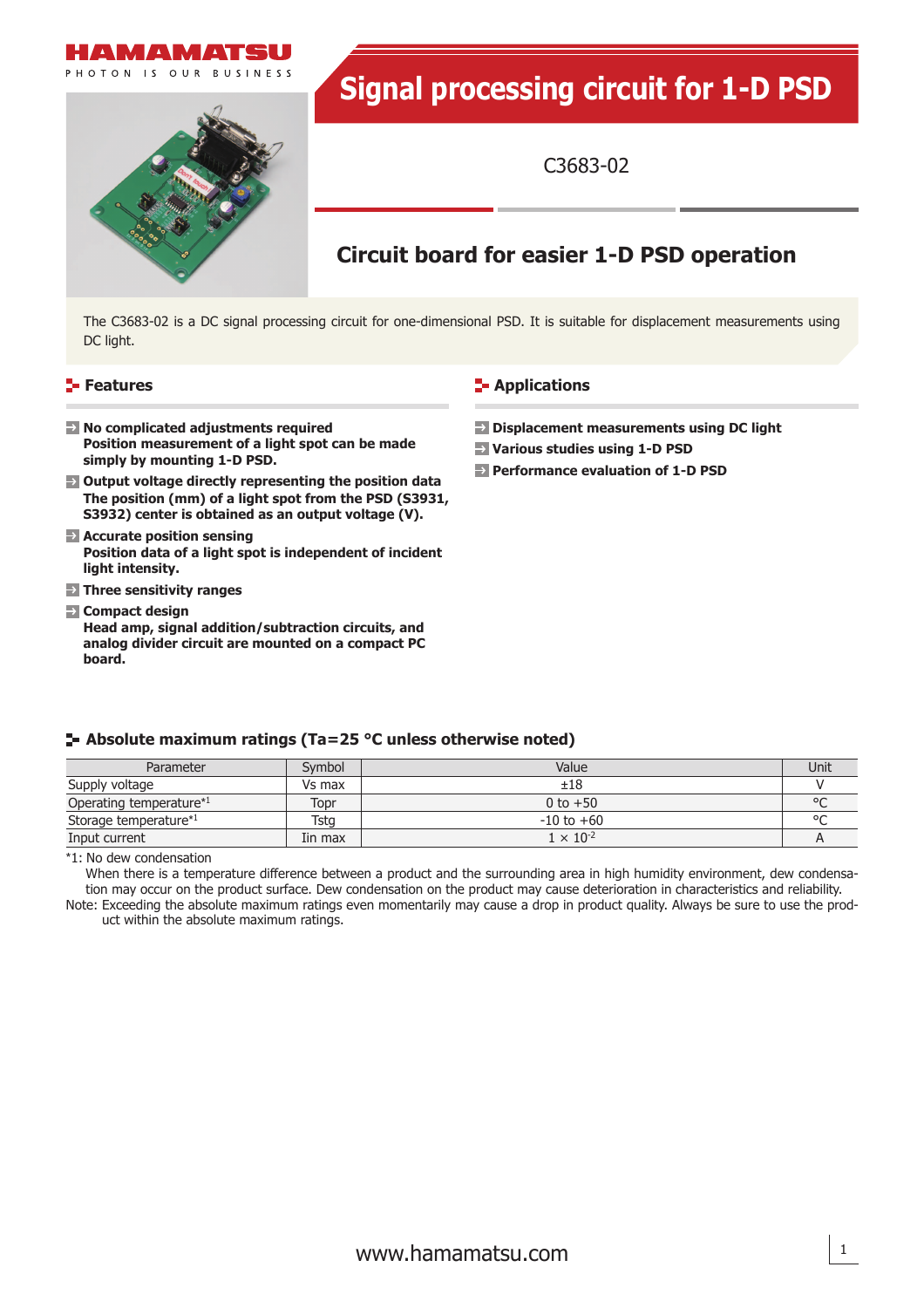#### **F** Specifications (Ta=25 °C, Vs= $\pm$ 15 V)

| Parameter                                                                |                      | Symbol                |                 | Condition           | Min.                | Typ.                     | Max.                     | <b>Unit</b>              |                |
|--------------------------------------------------------------------------|----------------------|-----------------------|-----------------|---------------------|---------------------|--------------------------|--------------------------|--------------------------|----------------|
|                                                                          |                      |                       |                 | H range             | $\blacksquare$      | $1 \times 10^6$          |                          | V/A                      |                |
| Conversion impedance                                                     |                      |                       | Zt              | *2                  | M range             | $\overline{\phantom{a}}$ | $1 \times 10^5$          |                          | $\blacksquare$ |
|                                                                          |                      | L range               |                 |                     |                     | $1 \times 10^4$          |                          |                          |                |
|                                                                          |                      |                       |                 |                     | H range             | $1 \times 10^{-6}$       |                          | $1 \times 10^{-5}$       | A              |
| Input photocurrent                                                       |                      |                       | Ip              | $*3$                | M range             | $1 \times 10^{-5}$       |                          | $1 \times 10^{-4}$       |                |
|                                                                          |                      |                       |                 |                     | L range             | $1 \times 10^{-4}$       |                          | $1 \times 10^{-3}$       |                |
|                                                                          | Cutoff frequency     |                       | fc              | $-3 dB$             | Lower               | $\overline{\phantom{m}}$ | DC                       | $\overline{\phantom{a}}$ | kHz            |
|                                                                          |                      |                       |                 |                     | Upper               | 12                       | 16                       | $\blacksquare$           |                |
| Head amp output                                                          | Output               | High                  | VOH             |                     |                     | $\blacksquare$           | $\mathbf{0}$             | $\sim$                   | V              |
| (V1, V2)                                                                 | voltage              | Low                   | VOL             |                     |                     | $\blacksquare$           | $-13.8$                  | $-13.5$                  |                |
|                                                                          |                      | Output noise voltage  | $\overline{vn}$ | $\overline{5}$      |                     | $\overline{\phantom{a}}$ | $\overline{2}$           | $\overline{\phantom{a}}$ | mVp-p          |
|                                                                          |                      | Output offset voltage | Vos             | $*5$                |                     | $-1$                     | $\blacksquare$           | $+1$                     | mV             |
|                                                                          | Cutoff frequency     |                       | fc              | $-3 dB$             | Lower               | $\overline{\phantom{a}}$ | DC                       | $\overline{\phantom{a}}$ | kHz            |
|                                                                          |                      |                       |                 |                     | Upper               | 12                       | 16                       | $\overline{\phantom{a}}$ |                |
| Sum signal output                                                        | Output<br>voltage    | High                  | <b>VOH</b>      |                     |                     | $+13.5$                  | $+13.8$                  | $\overline{\phantom{a}}$ | $\vee$         |
| (VA)                                                                     |                      | Low                   | VOL             |                     |                     | $\overline{a}$           | 0                        | $\overline{\phantom{a}}$ |                |
|                                                                          | Output noise voltage |                       | Vn              | $*5$                |                     | $\overline{\phantom{a}}$ | $\overline{2}$           | $\mathbf{r}$             | mVp-p          |
|                                                                          |                      | Output offset voltage | Vos             | $\overline{5}$      |                     | $-5$                     |                          | $+5$                     | mV             |
|                                                                          |                      |                       |                 |                     | Lower               | $\overline{\phantom{0}}$ | DC                       | $\overline{\phantom{a}}$ |                |
|                                                                          | Cutoff frequency     |                       | fc              | $-3 dB$             | Upper               | 12                       | 16                       | $\mathbf{r}$             | kHz            |
| Subtracted signal                                                        | Output<br>voltage    | High                  | VOH             |                     |                     | $+13.5$                  | $+13.8$                  |                          |                |
| output<br>(VB)                                                           |                      | Low                   | VOL             |                     |                     | $\overline{a}$           | $-13.8$                  | $-13.5$                  | $\vee$         |
|                                                                          | Output noise voltage |                       | Vn              | $*5$                |                     |                          | 2                        |                          | mVp-p          |
|                                                                          |                      | Output offset voltage | Vos             | $\overline{\ast 5}$ |                     | $-5$                     |                          | $+5$                     | mV             |
|                                                                          | Cutoff frequency     |                       |                 |                     | Lower               | $\blacksquare$           | DC                       | $\overline{\phantom{a}}$ |                |
| Position conversion Maximum output<br>signal output<br>(V <sub>O</sub> ) |                      |                       | fc              | $-3 dB$             | Upper               | 12                       | 16                       | $\overline{\phantom{a}}$ | kHz            |
|                                                                          | amplitude voltage    |                       | Vfs             | Factory setup       | prior to shipping*6 | ±5.8                     | ±6                       | ±6.2                     | $\vee$         |
|                                                                          |                      | Output noise voltage  | Vn              | $\overline{5}$      |                     | $\overline{\phantom{a}}$ | 5                        | $\blacksquare$           | mVp-p          |
|                                                                          |                      | Output offset voltage | Vos             | $*5$                |                     | $-60$                    | $\overline{\phantom{a}}$ | $+60$                    | mV             |
| Reference voltage                                                        |                      | Vref                  | *6              |                     | $+2$                | $\blacksquare$           | $+10$                    | $\vee$                   |                |
| Reverse voltage for PSD                                                  |                      | <b>VR</b>             | Factory setup   | prior to shipping*7 | $+4.9$              | $+5$                     | $+5.1$                   | $\vee$                   |                |
| Operating supply voltage                                                 |                      |                       | Vs              | $*8$                |                     | ±14.5                    | ±15                      | ±15.5                    | $\vee$         |
| Current consumption                                                      |                      |                       | Is              | $*5$                |                     | $\overline{a}$           | ±8                       | $\overline{\phantom{a}}$ | mA             |

\*2: Factory setup prior to shipping is M range. The range can be switched with the jumper on the board.

\*3: Photocurrent with PSD installed. PSD does not operate correctly if the input signal current is outside the specified range.

\*4: Output response time 10 to 90%

\*5: With no PSD installed. Current signal that substitutes for PSD photocurrent (L range: X1=X2=400 μA, M range: X1=X2=40 μA, H range: X1=X2=4 μA) is input. When maximum output amplitude voltage Vfs=±6 V is set.

\*6: Factory setup prior to shipping is 6 V. Adjustable with a volume resistor on the board according to the PSD type to be used.

\*7: Factory setup prior to shipping is +5 V. The voltage can be adjusted in the range of 0 to +14 V with a variable resistor on the board.

\*8: Switching power supplies are not supported. Use a series power supply (with 3 mVp-p or less ripple voltage).

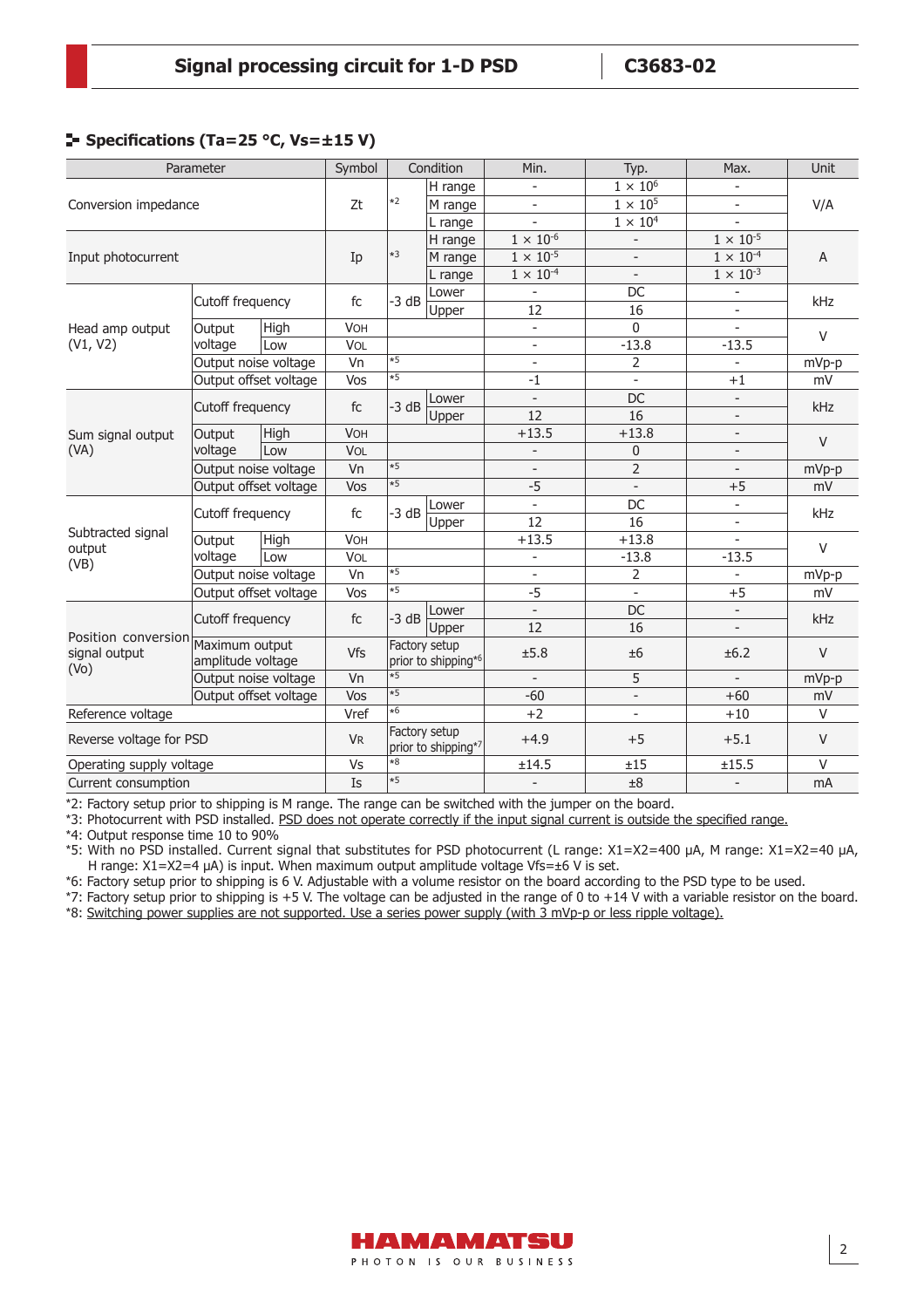#### **F** Combination with a PSD

A PSD is installed (soldered) on the signal processing circuit. Note: PSDs are sold separately.

| Type no.     | Photosensitive area size   Position resolution <sup>*9</sup><br>(mm) | $(\mu m)$ | Package<br>(mm)             | Installation on board | External attachment* <sup>10</sup> |
|--------------|----------------------------------------------------------------------|-----------|-----------------------------|-----------------------|------------------------------------|
| S3931        | $6 \times 1$                                                         | 2.5       | Ceramic (9.2 $\times$ 4.8)  | Yes                   | Yes                                |
| S3932        | $12 \times 1$                                                        |           | Ceramic $(15.2 \times 4.8)$ | Yes                   | Yes                                |
| S8543        | $24 \times 0.7$                                                      | 10        | Ceramic (36.7 $\times$ 4)   |                       | Yes                                |
| S4583-04     | $3 \times 1$                                                         | 1.3       | Plastic                     |                       | Yes                                |
| S4584 series | $3.5 \times 1$                                                       | $1.5\,$   | Plastic                     |                       | Yes                                |
| S3274-05     | $3.5 \times 1$                                                       | 1.5       | Plastic                     |                       | Yes                                |
| S7105 series | $4.2 \times 1$                                                       | 1.8       | Plastic                     |                       | Yes                                |

\*9: Reference value. When maximum output amplitude voltage Vo= $\pm$ 6 V is set.

\*10: Wiring using shielded wires or AWG#26 or equivalent twisted pair wires (no longer than 30 cm) is recommended.

#### **PSD and output voltage**

With the D-sub connector on top, the output corresponding to the horizontal position (converted output voltage of the X position) is output from D-sub connector terminal No. 2 (Vo).



L: PSD photosensitive area length (mm)

KACCC0651EA

| Parameter                  | Svmbol | One-dimensional PSD |       |      |  |
|----------------------------|--------|---------------------|-------|------|--|
|                            |        | S3931               | S3932 | Unit |  |
| Photosensitive area length |        |                     | --    | mm   |  |
| Output amplitude voltage   | Vo(X)  | ∸                   | Ξt    |      |  |

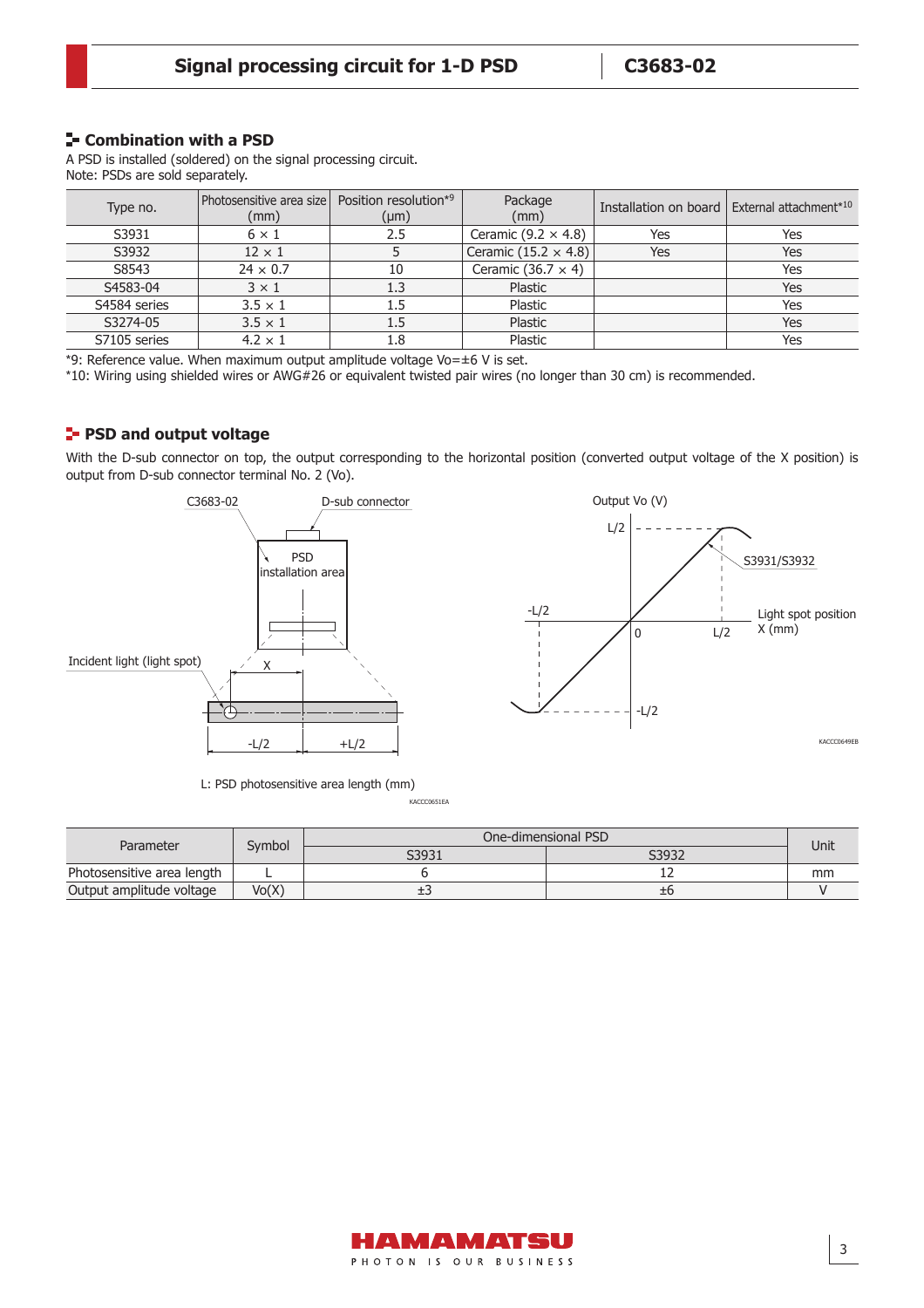#### **Connection example**



**<sup>1</sup>** Dimensional outline (unit: mm)